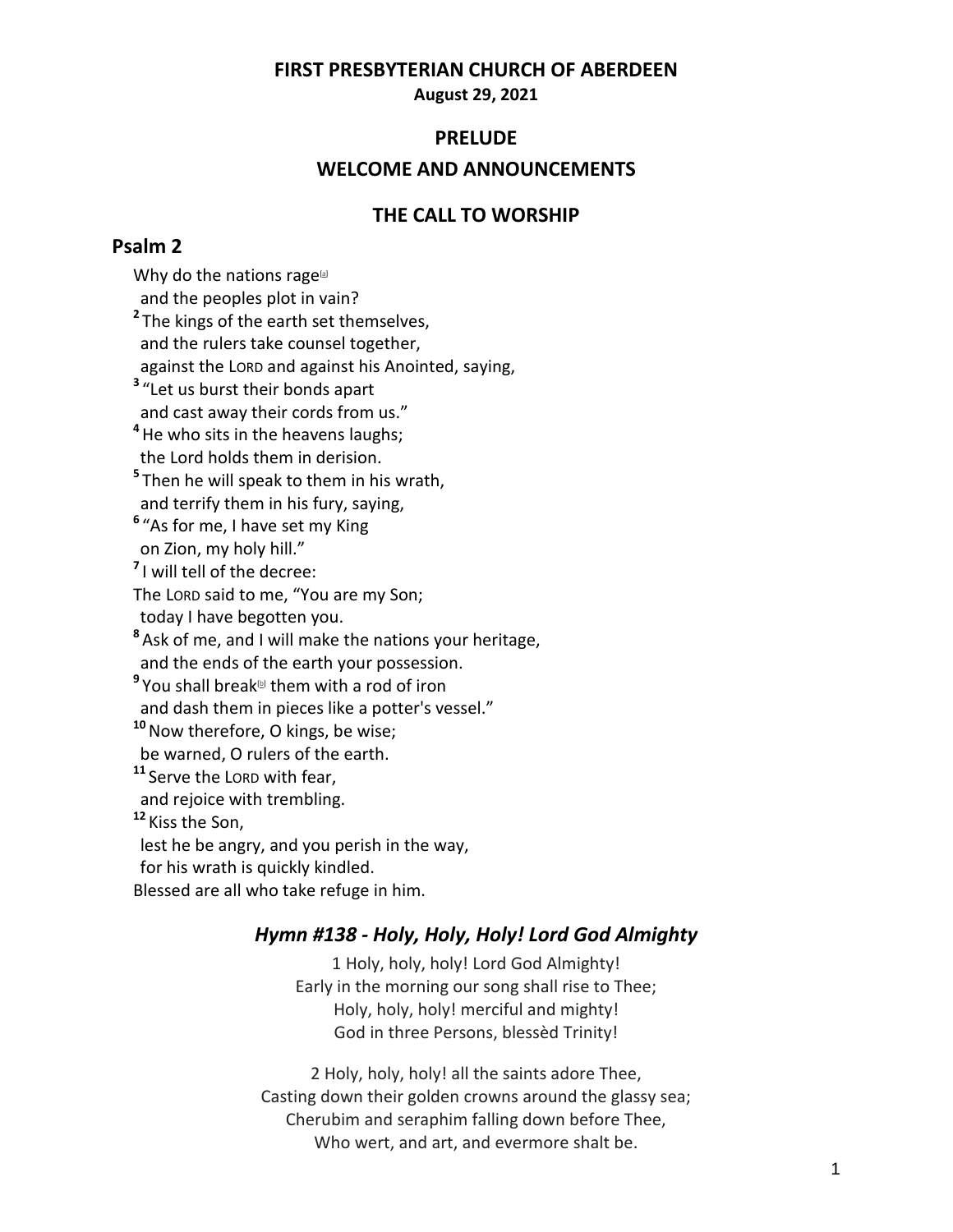3 Holy, holy, holy! though the darkness hide Thee, Though the eye of sinfulness Thy glory may not see, Only Thou art holy; there is none beside Thee Perfect in power, in love, and purity.

4 Holy, holy, holy! Lord God Almighty! All Thy works shall praise Thy Name, in earth, and sky, and sea; Holy, holy, holy! merciful and mighty! God in three Persons, blessèd Trinity!

## **THE CORPORATE CONFESSION - THE APOSTLES' CREED**

I believe in God, the Father Almighty, maker of heaven and earth. And in Jesus Christ, His only Son our Lord, who was conceived of the Holy Spirit, born of the virgin Mary, suffered under Pontius Pilate, was crucified, dead and buried; he descended into hell; the third day he rose again from the dead; he ascended into heaven and sits on the right hand of God the Father Almighty. From there he shall come to judge the living and the dead. I believe in the Holy Spirit, the holy catholic\* Church, the communion of saints, the forgiveness of sins, the resurrection of the body, and the life everlasting. Amen.

*\*catholic means universal*

### *Hymn - In Christ Alone*

1 In Christ alone my hope is found He is my light my strength my song This Cornerstone this solid Ground Firm through the fiercest drought and storm What heights of love what depths of peace When fears are stilled when strivings cease My Comforter my All in All Here in the love of Christ I stand

2 In Christ alone who took on flesh Fullness of God in helpless babe This gift of love and righteousness Scorned by the ones He came to save Till on that cross as Jesus died The wrath of God was satisfied For every sin on Him was laid Here in the death of Christ I live

3 There in the ground His body lay Light of the world by darkness slain Then bursting forth in glorious Day Up from the grave He rose again And as He stands in victory Sin's curse has lost its grip on me For I am His and He is mine Bought with the precious blood of Christ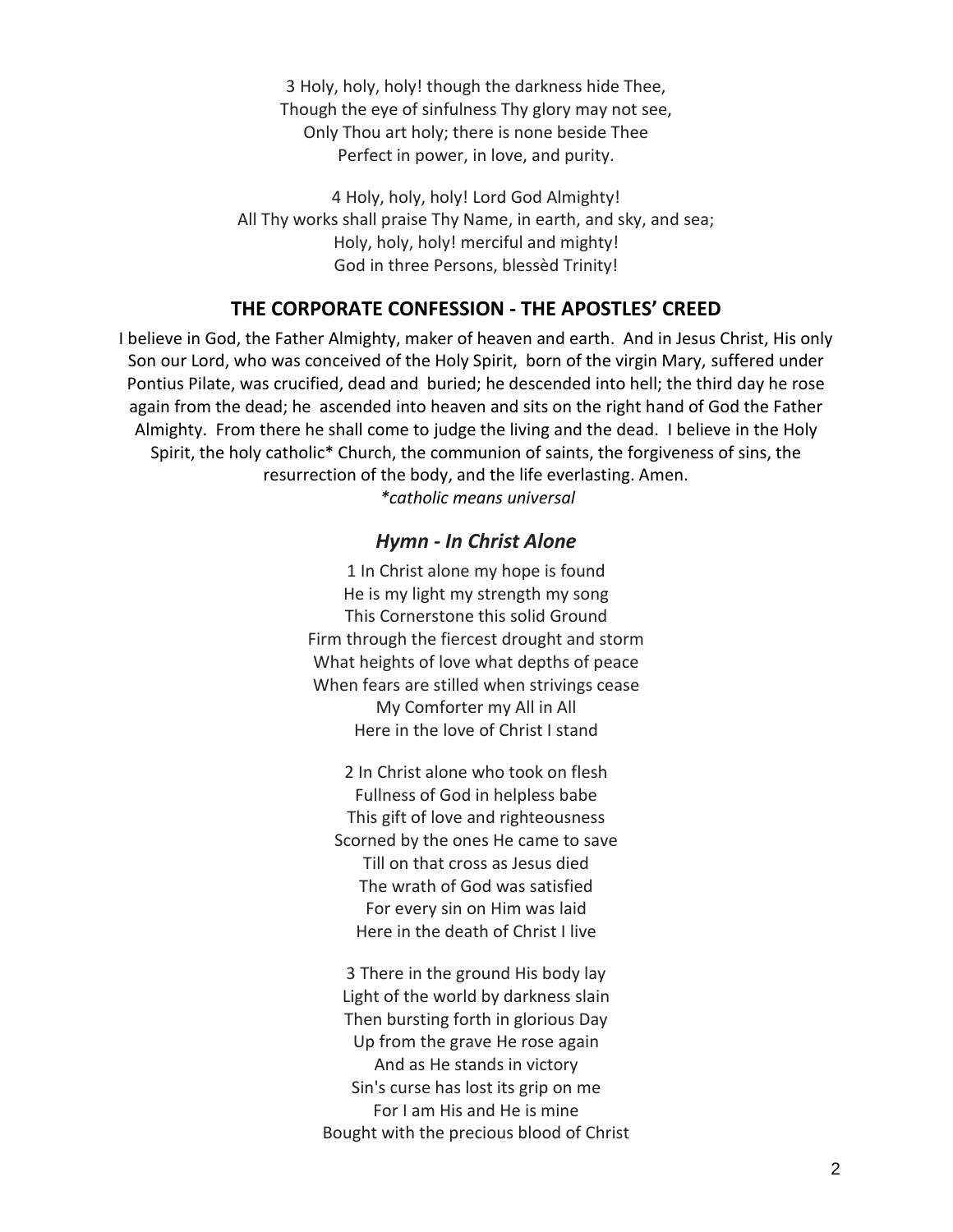4 No guilt in life no fear in death This is the power of Christ in me From life's first cry to final breath Jesus commands my destiny No power of hell no scheme of man Can ever pluck me from His hand Till He returns or calls me home Here in the power of Christ I'll stand CCLI Song # 3350395 | CCLI License # 1680430

# **THE READING AND PROCLAMATION OF SCRIPTURE Sermon: To the Church in Thyatira Guest Speaker: Ben Jimenez**

# **Revelation 2:18-29**

**<sup>18</sup>** "And to the angel of the church in Thyatira write: 'The words of the Son of God, who has eyes like a flame of fire, and whose feet are like burnished bronze.

**<sup>19</sup>** "'I know your works, your love and faith and service and patient endurance, and that your latter works exceed the first. **<sup>20</sup>** But I have this against you, that you tolerate that woman Jezebel, who calls herself a prophetess and is teaching and seducing my servants to practice sexual immorality and to eat food sacrificed to idols. **<sup>21</sup>** I gave her time to repent, but she refuses to repent of her sexual immorality. **<sup>22</sup>** Behold, I will throw her onto a sickbed, and those who commit adultery with her I will throw into great tribulation, unless they repent of her works, **<sup>23</sup>** and I will strike her children dead. And all the churches will know that I am he who searches mind and heart, and I will give to each of you according to your works. **<sup>24</sup>** But to the rest of you in Thyatira, who do not hold this teaching, who have not learned what some call the deep things of Satan, to you I say, I do not lay on you any other burden. **<sup>25</sup>**Only hold fast what you have until I come. **<sup>26</sup>** The one who conquers and who keeps my works until the end, to him I will give authority over the nations, <sup>27</sup> and he will rule<sup>[\[a\]](https://www.biblegateway.com/passage/?search=Revelation+2%3A18-29&version=ESV#fen-ESV-30729a)</sup> them with a rod of iron, as when earthen pots are broken in pieces, even as I myself have received authority from my Father. **<sup>28</sup>** And I will give him the morning star. **<sup>29</sup>**He who has an ear, let him hear what the Spirit says to the churches.'

# **WE RESPOND TO GOD'S LOVE WITH OUR OFFERINGS**

*\*The ceramic jars in the offering plates are designated for the Deacons' fund. Our deacons provide care, support, and financial assistance to those in the congregation in need\**

# *Offertory Music – Instrumental*

# *Hymn - Salvation Belongs to Our God*

1 Salvation belongs to our God Who sits upon the throne And unto the Lamb Praise and glory wisdom and thanks Honour and power and strength